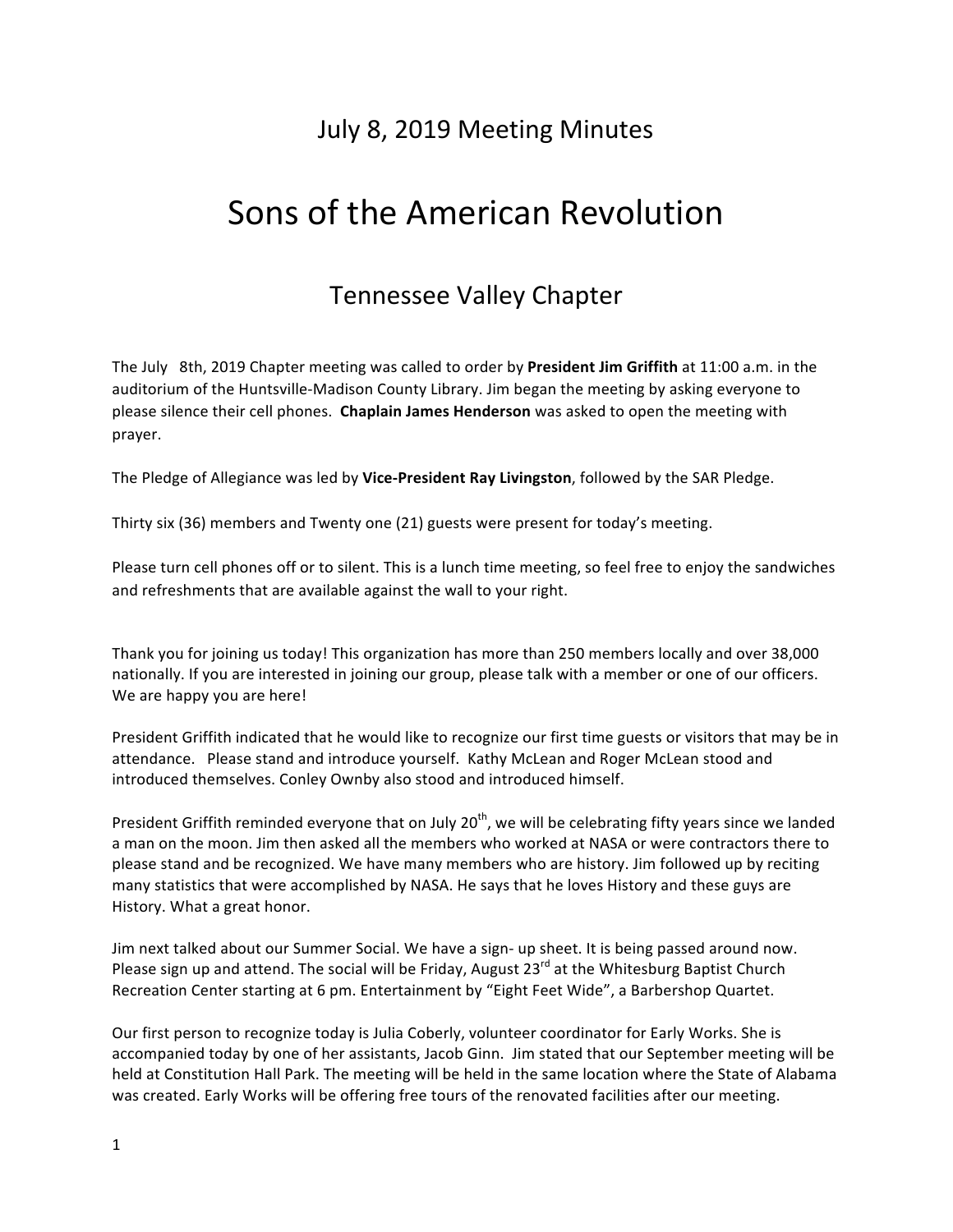Julie came up and spoke to us about Early Works and volunteering. She indicated that they have had several thousand visitors since they opened in early June. Saturday night is family night and this past Saturday had over 200 guests.

ALABAMA 200 is about more than commemorating 200 years of a government. The State of Alabama exists as a place of unparalleled natural beauty, and it is the home of a diverse and distinct people who share a history with unique perspectives and values. It is a sense of shared culture and story. You only turn 200 once, and honoring the history that changed the world takes time.

Starting June 1st, 2019 the Alabama Constitution Hall Park will be offering guided tours. This 90-minute tour takes our guests through our historic buildings that display Huntsville during the constitutional convention of 1819. Learn how Alabama became a state, stories of the community, and see demonstrations of how people survived without our modern conveniences. Make sure that you see the blacksmith shop and the cabinet shop.

We invite you to join us and discover anew the best of what Alabama has to offer! See the Early Works family of Museums. Julie said that she would be around after the meeting to answer any questions.

Jim thanked Julie for her presentation and help with our September Meeting. Julie will also provide our speaker for the September meeting. Building relationships with organizations of kindred spirits.

Next, Jim announced that our Chapter now has a speaker's bureau. Bob Baccus has just volunteered to add his name to the speakers list. We are still looking for additional speakers. The information is on our Chapter website.

Vice President Ray Livingston asked our Teacher's program leader, Bob Anderson to come up and introduce today's speaker. Bob said that we are in for a treat today. We have the National winner of the Dr. Tom and Betty Lawrence American History Teacher Award. Jonathan Bragwell has been teaching now for 24-years. He teaches 5<sup>th</sup> grade social studies at Hartselle school where he was their previous Teacher of the year winner. Bob also raved about Jonathan's u-tube video where he rapped the "Bill of Rights".

Jonathan prepared a great slide presentation for us on his week at the Colonial Williamsburg Institute. He also had an opportunity to visit one of his favorite colleges, William and Mary. Jonathan noted that the group of teachers was from all parts of the country. They were housed at the Woodlands, which is next to the visitor's center. He also toured Jamestown and Jamestown Island. He took pictures of the statues and landmarks as he gathered all the Historical information which he shared with us. He is planning on putting a presentation together for his new students this year. He shared some of the teaching tools that he uses in his classroom. Jonathan answered questions from the group after his presentation. The key question to Jonathan was-What do you think is the greatest obstacle to teaching kids today? Jonathan answered two things,  $1^{st}$  is entitled students and  $2^{nd}$  is home life issues. These issues have to be addressed before you can teach the students.

Jonathan was presented a certificate of appreciation from President Griffith, and then Vice President Ray Livingston presented Jonathan an Eagle Head Memento for his desk. Pictures were taken by Jim Maples for the website and newsletter.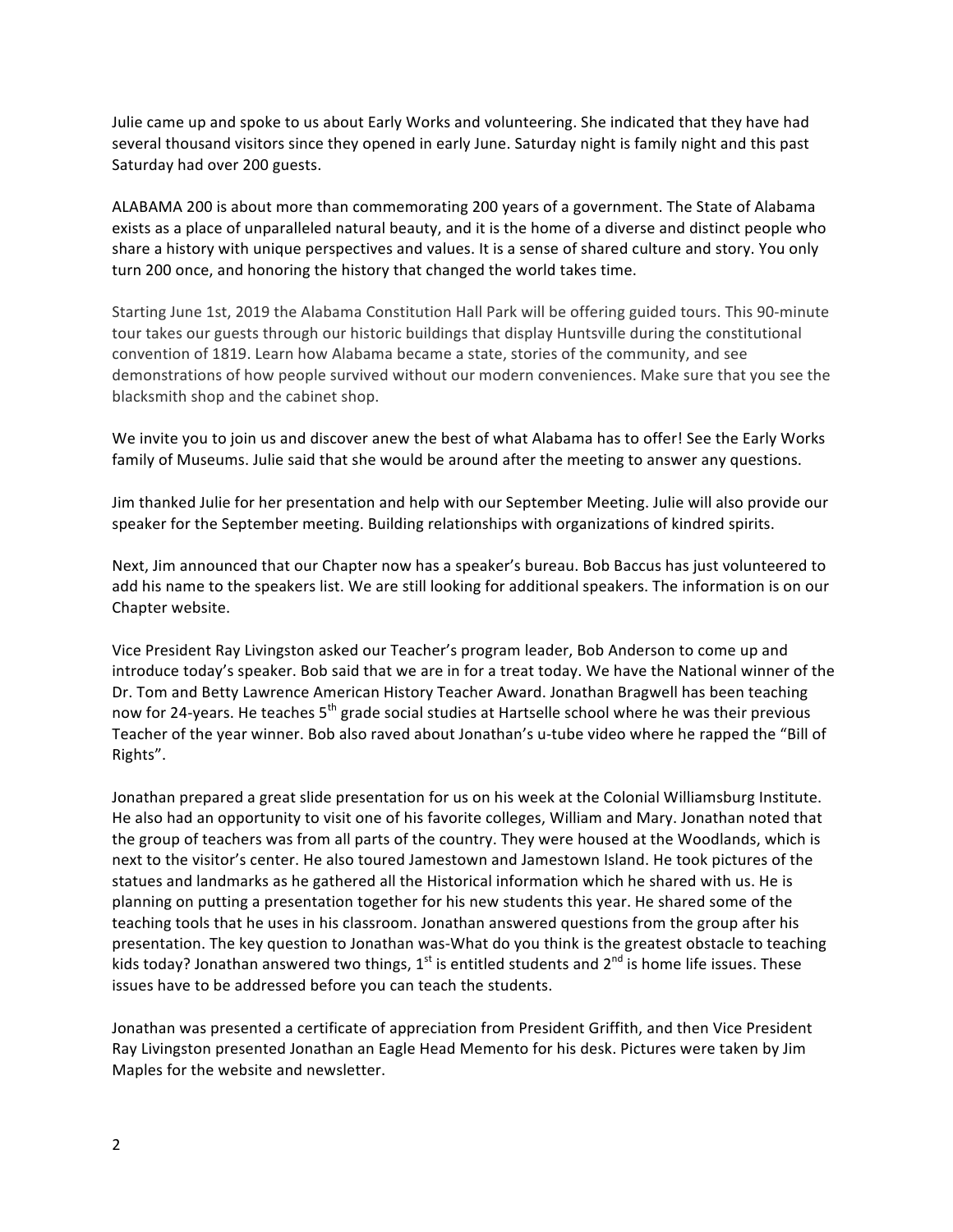President Griffith asked our two new chapter inductees to come up front. Robert Thomas Vaughan Sr. and Eddie Howard Winkles were then asked to take the SAR Pledge .Jim then presented each with their certificate and asked Registrar Charles McMurry to come up front and present each new member with their SAR Rosettes. Robert and Eddie both gave brief information on their patriots and their challenge to get the documentation verified and approved.

President Griffith then asked George Eldon Vincent Jr. to come up front. George was presented with a supplemental ancestor certificate for his patriot Peter Mercer. George was asked to stay on stage while Mac Moon came up to do a second presentation. Mac first did his special commercial for the George Washington Foundation before presenting George with his Certificate and Gold Pin for being Tennessee Valley Chapters newest George Washington Fellow. Mac encouraged everyone to please consider joining the G W Foundation. The cost is a onetime \$1000 dollar payment or a \$200 payment with a \$200 dollar payment each year for the next four years. Mac noted that the original investment is never spent while 80% of the revenues is handed out each year in the form of grants. Our Chapter has been the beneficiary of two grants over the past couple of years. This included a \$6000 grant for our flag pole project. Jim Maples provided us with a new standing poster and we have brochures on the back table.

President Griffith asked Flag Chairman Randal Jennings to make the next presentation. Randal asked Jim Maples to come up and accept the certificate for his citizenship and proper display of the American Flag. Jim told us that he would be displaying his Betsy Ross Flag soon.

Vice president Livingston came up and made our last presentation for the day. He asked Lexie Lynn Helms to please come up and accept a certificate and the Military Service Pin for his service in the US Navy.

#### **OLD BUSINESS**

Reading of last month's meeting Notes

President Griffith asked for the reading of the minutes from the previous meeting. A motion was made by Bob Anderson to suspend with the reading of the minutes, the motion was seconded by Chip Phar. A motion was made by Chaplain Henderson to accept the minutes as written and seconded by Bob Baccus. A voice vote was called for and the motion was passed to accept the minutes as written by unanimous vote. 

# **Officers Report**:

## President-**Jim Griffith** Schedule of upcoming events:

• July 11th at 5:00 p.m. -This Thursday, TVCSAR visit to the Huntsville Botanical Garden to see "Making Alabama, A Travelling Bicentennial Exhibit". Jim Maples brought in brochures and left them on the back table.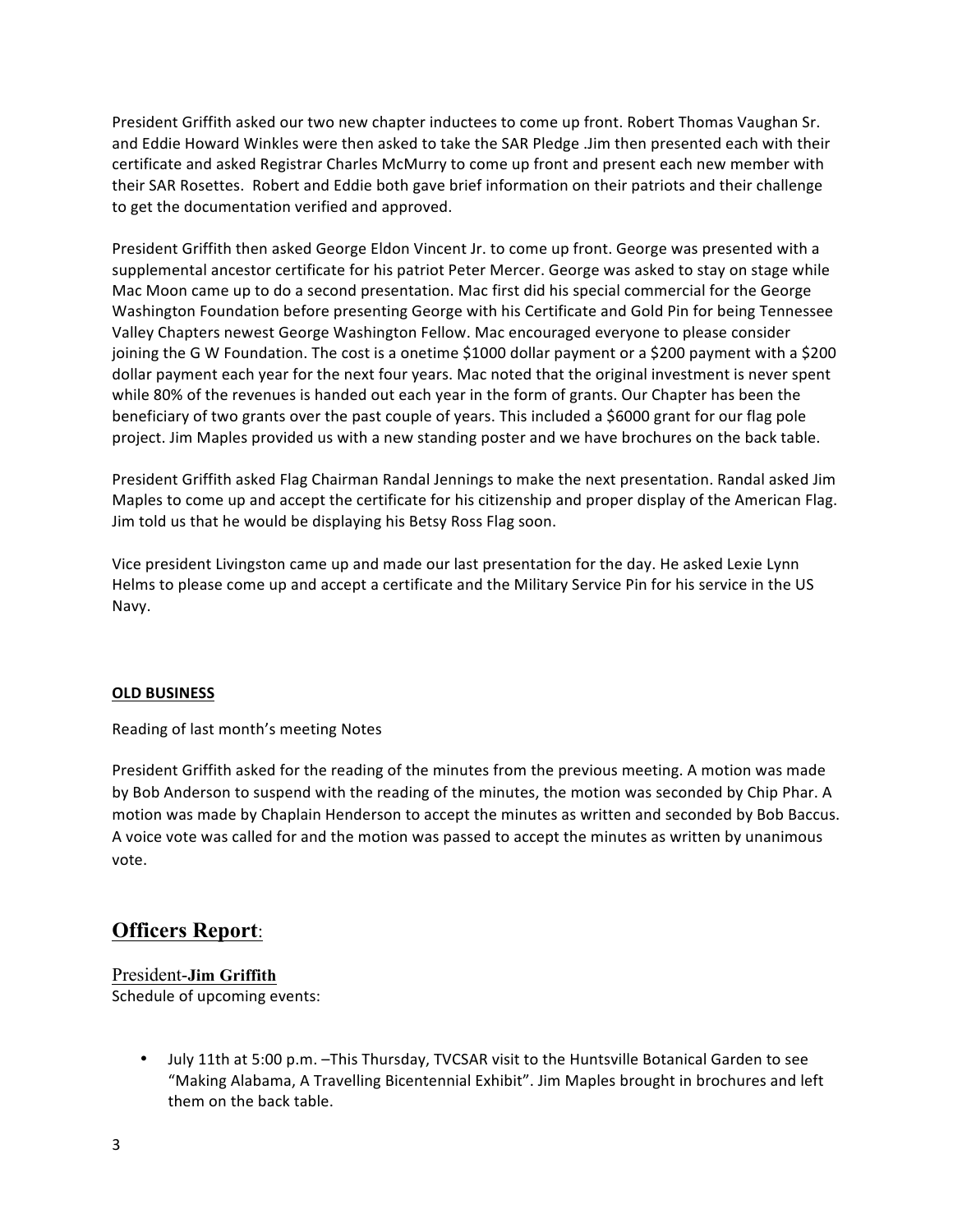- August  $10^{th}$  (Rescheduled) Grave Marking for DAR Daughter has been moved to October 5<sup>th</sup>.
- August 23rd Summer Social at Whitesburg Baptist Church Event Center with entertainment from "Eight Feet Wide", a barbershop quartet. (Free of Charge) A Sign up sheet is being passed around.
- Sept.  $17^{th}$  Athens State University Constitution Day Celebrations. (Details later)

Speaker's Bureau is now active! We are looking for others to join the Speaker's Bureau

Americanism Award – We need to document all of your participation and volunteer work. Please update Benny Hannah on all of your activities.

George Washington Endowment Fund - Please consider becoming a GW Fellow. Talk with Jim Maples.

Public Relations Committee now exists. Dr. Jesse Brown - Chair, Jim Maples, Cliff Lanham, and we still need two others. If you are interested in being a part of this committee, please let me know.

Membership Roster Booklet is being updated by Benny Hannah. Please send any updates to Benny at benny.harris.hannah@gmail.com. Contact info is also on the website.

Next Meeting will be on August 12th and I will not be here. Ray Livingston will handle the meeting.

September meeting will be at Constitution Village Park in downtown with free tours of the park and buildings after the meeting. Lunch will not be provided at that meeting. (Water will be available)

#### Vice President-**Ray Livingston**

Next month's speaker will be Tom Walker, founder of American Village. Tom is passionate about history and our constitution. Please plan to attend, it will be a great presentation.

#### Chaplain –**James Henderson**

Nothing new to report.

#### Treasurer-**Randal Jennings**

A graph was displayed on the overhead showing our checking account and our money market account totals.

No other news to report.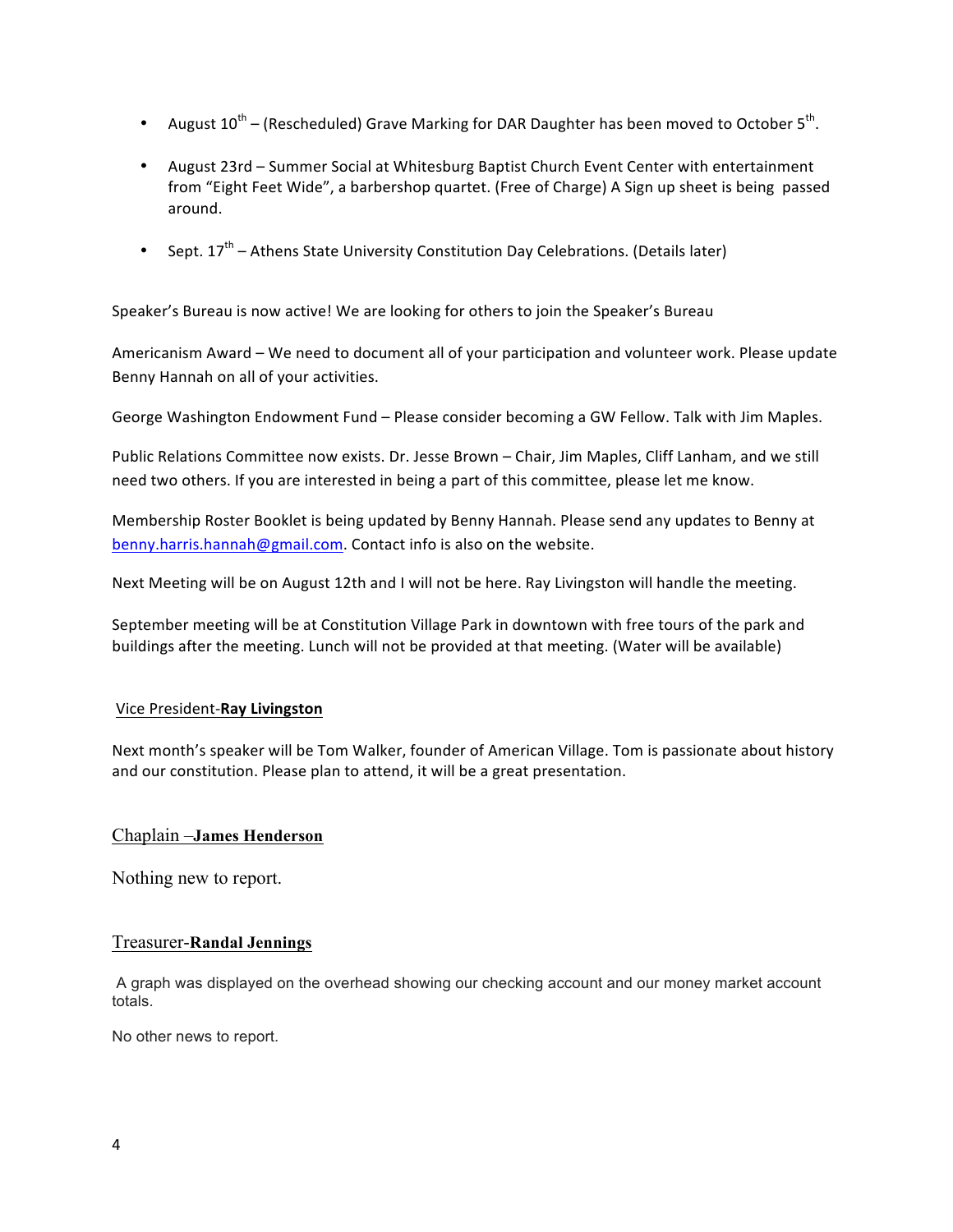# Registrar-**Charles McMurry**

The TVCSAR Registrar's Report as of 2019 June 28 is summarized below: Several new prospects were added since last month or recently. There are two new prospects since the June 6 Registrar's Report labeled and highlighted (Paul Richard Armbrester and Conley Ownby). There are two new registrations (Daniel Lambert Spiegeberg and David Wayne Cole). One supplemental was approved on June  $14<sup>th</sup>$  for. George Vinson. Charles also commented that we have one new applicant who signed today.

### Summary as of 28 June 2019:

- 1. SAR COMPATRIOTS REGISTERED AWAITING INDUCTION-4
- 2. SAR APPLICATIONS RECEIVED AT NSSAR AWAITING REVIEW  $-4$
- 3. SAR APPLICATIONS MAILED NOT RECEIVED AT NSSAR-1
- 4. SAR APPLICATIONS STARTED, NOT FINALIZED -24
- 5. SAR PROSPECTS: AWAITING PROSPECT'S FAMILY DATA INPUT 55
- 6. SAR SUPPLEMENTAL APPLICATIONS APPROVED, CERT NOT AWARDED--1
- 7. SAR SUPPLEMENTAL APPS RECEIVED AT NSSAR AWAITING REVIEW-0
- 8. SAR SUPPLEMENTAL APPS MAILED NOT RECEIVED AT NSSAR-0
- 9. NEW SAR MEMBERS INDUCTED AT LAST REGULAR MEETING 11 June 2019 0

### Recording Secretary-**Benny Hannah**

- I have a need for updated information from members to update our Chapter Handbook. We would like to get it back out to the members in September. We will keep the same format as before, except we will be adding the names of the spouses.
- Americanism Award data for 2019 is being collected and input into an official active SAR spread sheet. Need all members to please send e-mails of any Chapter activities outside our regular meetings to Benny Hannah. Please include any documentation or pictures. Send to Benny at benny.harris.hannah@gmail.com
- New website called Patriot Path has a lot of good patriot info. I will post on facebook for members to go in and see if this would be of interest to them.

# Corresponding Secretary-**Jim Maples**

Our chapter is now over 220 members again.

If you need a nameplate, make sure you have your name on the list in the back, Make sure that you put your name down as you would like to be called.

Jim noted that he is a dual member with the Joseph Greer society in Tennessee. Joseph was known as the Kings Mountain Messenger. He was sent by horseback to notify the Continental Congress that we had won the Battle of Kings Mountain.

.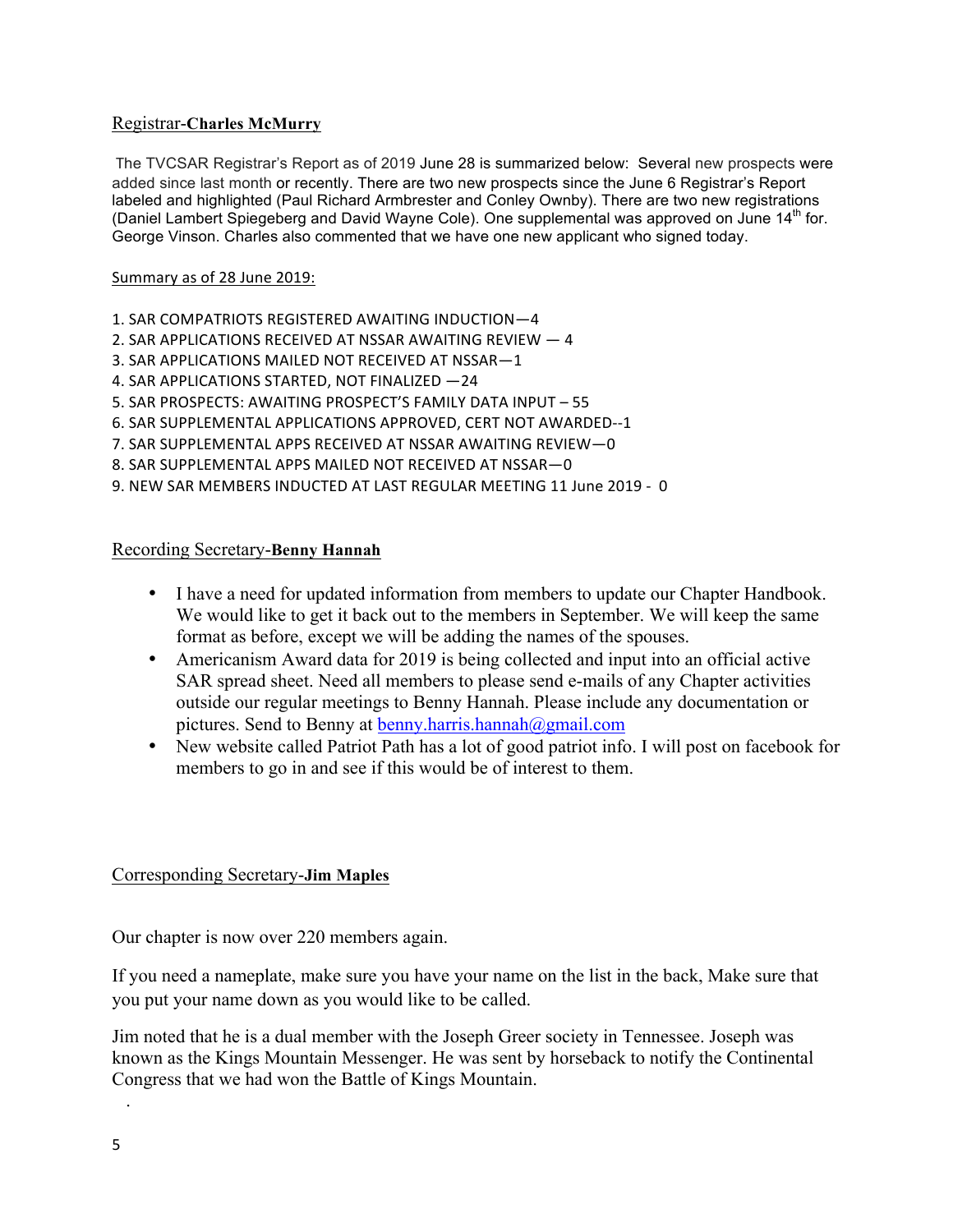# Historian –**Cliff Lanham**

Cliff informed the group that we have a historical record area on the second floor of the library. His message is primarily for former officers and committee chairmen who need to get rid of their old SAR files. He is ready to lighten their load by taking their old hard copy and electronic files.

## Genealogist-**Warren Adams**

Nothing new to report.

# **Committee Report:**

(No new committee reports)

Randal Jennings updated the chapter on the current Color Guard activities:

#### Recent activities included:

Color Guard June  $21^{st}$  Flag Pole dedication at American Village. Color Guard – July 4th participation at The American Village.

#### Upcoming Activities:

Aug 3<sup>rd</sup>- Early Works 'End of the Summer Activities" 3-Hour event. Aug.10<sup>th</sup>-Grave Marking Has been rescheduled to October  $5<sup>th</sup>$ which is the same day as our next BOM. (Randal is out of town and will not be available for either event) He will need someone to cover for him.

Sept  $17<sup>th</sup>$ -Athens State University for constitution day. The date is good but the details are pending.

The Color Guard is still looking for new members. One of our challenges this year is to increase our numbers. If anyone is interested we have some extra uniforms. Please contact Randal for information.

Flag Committee- If you know of anyone who is properly displaying our Flag please let him know so we can recognize them with a flag certificate.

President Griffith made the following closing comments:

- Thank you greeters Frank Scalfano and Lynn Helms Both of these individuals are recent inductees and are already active participants in our Chapter. Make sure and thank them for joining us and playing an active role!
- Thank you Ladies Auxiliary for your undying support and for feeding us at every meeting! Your efforts are appreciated more than you know!
- The Tennessee Valley Chapter, Sons of the American Revolution is a growing, dynamic organization that is active in our community. We are happy that you are here today! If you have any questions at all, please do not hesitate to ask a member or an officer.
- And don't forget, our next meeting will be: August 12th at 11 am here at the library.